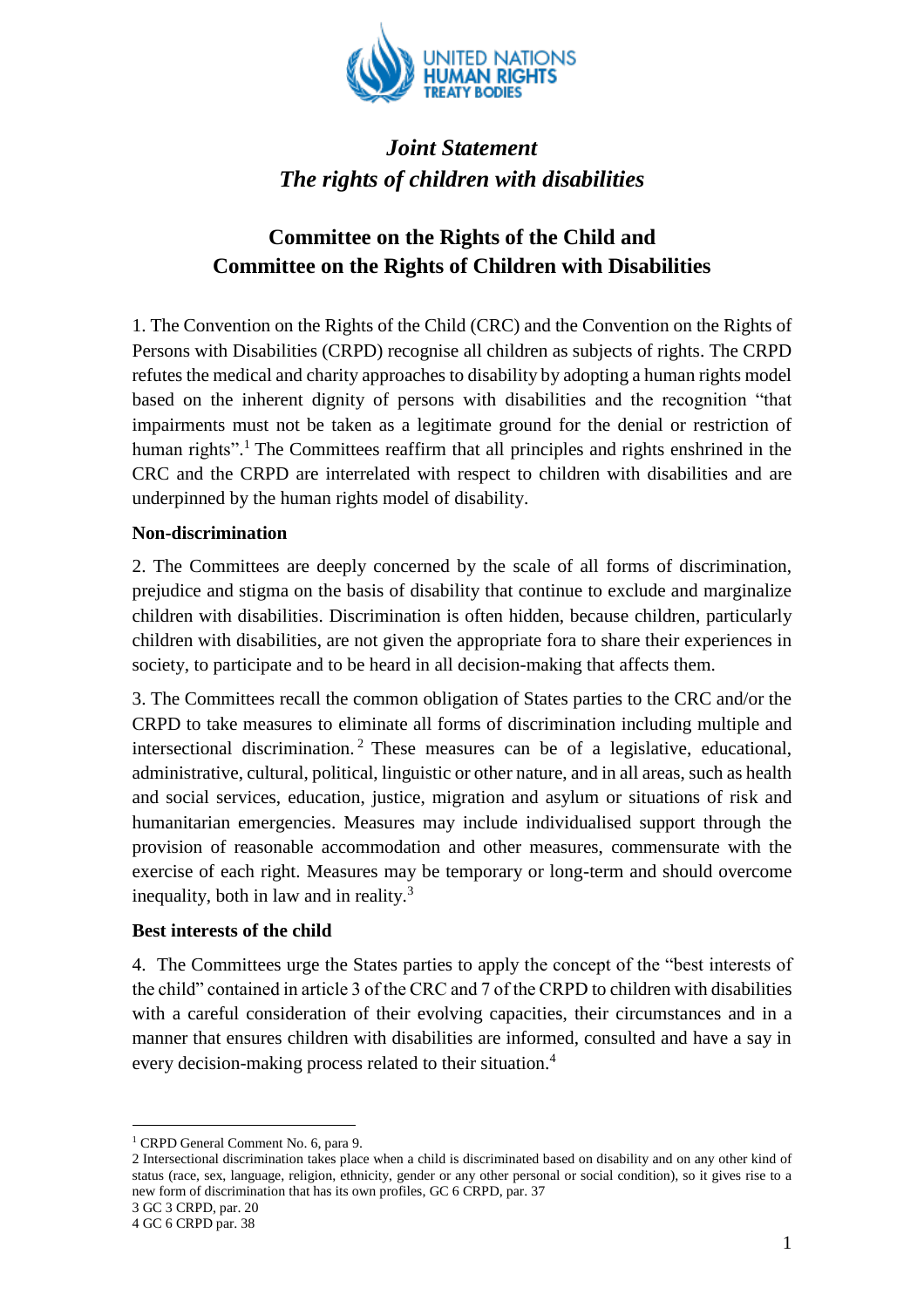

### **Respect for the views of children**

5. The standard of article 12 of the CRC and 7.3 of the CRPD on the right to be heard requires States parties to examine their laws and policies to ensure that the autonomy, will and preferences of children with disabilities are well understood and respected on an equal basis with other children.<sup>5</sup> States parties should ensure that children with disabilities are equipped with, and enabled to use, any mode of communication, including sign language, Braille, Easy Read, alternative and augmentative modes of communication necessary to facilitate the expression of their views, and that their opinion is given due consideration. 6

6. Article 4.3 of the CRPD recognizes the importance of "including children with disabilities" in a systematic way in the elaboration and application of legislation and policies to implement the Convention, as well as in other decision-making processes, through organizations of children with disabilities or their representative organisations. The Committees call on States parties to create an enabling environment for the establishment and functioning of such organizations as part of their obligation to fulfil the right to freedom of association, as guaranteed by article 15 of the CRC, including through adequate resources for support. States parties must develop strategies for consultation and participation processes for the implementation of the Conventions that are inclusive, child-friendly, transparent and respectful of their rights to freedom of expression and thought of children with disabilities.<sup>7</sup>

### **Elimination of violence, abuse and exploitation**

7. The Committees are extremely concerned that discrimination against children with disabilities make them disproportionately vulnerable to violence, including corporal punishment, neglect and abuse, in all settings, such as the family home, mental health, educational, or child care institutions. The Committees are deeply concerned about the prevalence of different forms of violence against children with disabilities in the guise of medical treatment, especially involuntary sterilization of girls with disabilities, which may amount to torture and ill treatment. Children with disabilities are also especially vulnerable to all types of exploitation, such as exploitation for begging purposes, sexual exploitation, trafficking, and forced labor, including domestic work. Girls with disabilities are often subjected to specific ill-treatment or harmful practices because of their gender.

8. The Committees call on States parties to urgently adopt comprehensive strategies to eliminate violence against children with disabilities. These strategies should comprise preventive measures including by raising awareness in society, educating parents, training professionals, educating children with disabilities about their rights and how to exercise them. Accessible support services and procedures appropriate for the recovery of child victims with disabilities should be established and strengthened. The processes for investigation and prosecution of violence and abuse should be effective, accessible and child sensitive and perpetrators must be held accountable.

1

<sup>5</sup> GC 1 CRPD, par. 36, GC 12 CRC, par. 21

<sup>6</sup> GC 12 CRC, par. 21

<sup>7</sup> GC 7 CRPD, par. 94 n)